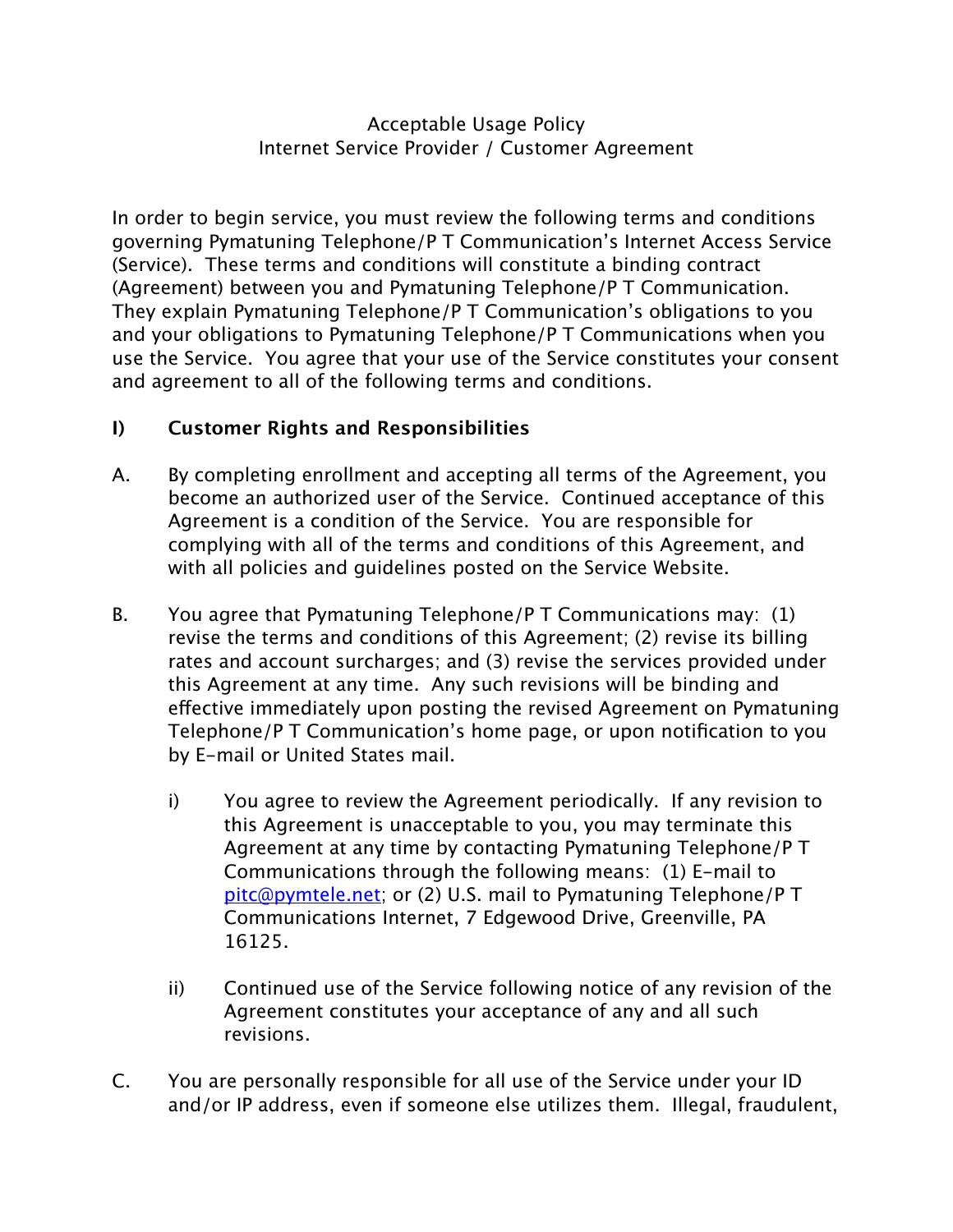or abusive use of any ID or of the Service is grounds for immediate account termination, and said activity may be referred to the appropriate law enforcement authorities. Enrolling or using any ID on the Service under a name other than your own is prohibited.

- D. You are personally responsible for keeping any and all IDs or passwords for Pymatuning Telephone/P T Communication's services private. You must promptly inform Pymatuning Telephone/P T Communications if you suspect any breach of security, such as loss, theft, or unauthorized disclosure or use of your ID or password. Until Pymatuning Telephone/P T Communications is notified of a breach of security, you will remain responsible for any unauthorized use of the Service occurring under your ID, IP address, and/or password.
	- i) The benefits or rights conferred by this Agreement are nontransferable and nonassignable. The connectivity provided is expressly limited to you. Resale or use of this connection by another person or persons is prohibited.
	- ii) Use or attempted use of a Service to improperly disrupt any of the Pymatuning Telephone/P T Communication's Service accounts or the Pymatuning Telephone/P T Communication's Service network may result in account termination and referral to enforcement authorities. Such use or attempted use includes, but is not limited to, "social engineering" (tricking other people into releasing their passwords), password cracking, security hole scanning, denial-ofservice attacks, ping-flooding, sending packets with an improper packet size, UDP flooding and half-open TCP connection flooding.
- E. You agree that the Service may only be used for lawful purposes. Any transmission (whether an upload or download) outlawed by state, federal, or international law is strictly prohibited, including, but not limited to, transmission of unauthorized transactions, copyrighted materials, misappropriated trade secrets, and threatening, harassing, or obscene materials. Pymatuning Telephone/P T Communications reserves the right (but is not obligated) to review and edit any material submitted for display or placed on the Service, excluding private E-mail messages. Pymatuning Telephone/P T Communications may refuse to display or may remove for the Service material that Pymatuning Telephone/P T Communications believes violates this Agreement or any policies or guidelines posted by Pymatuning Telephone/P T Communications on the Service. Pymatuning Telephone/P T Communications may also remove any material it deems harmful and/or offensive to other subscribers,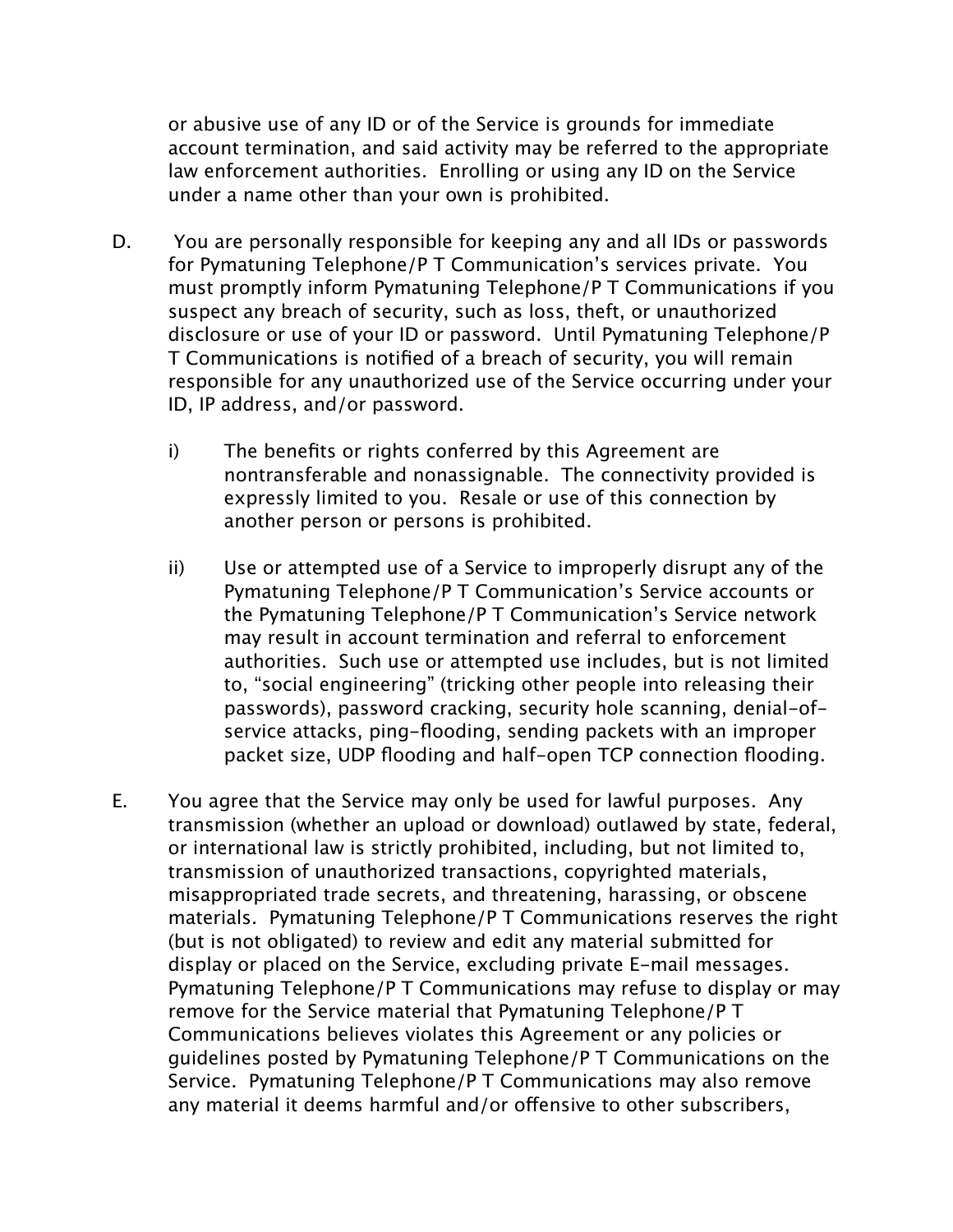merchants, information providers, the Service or the business interests of Pymatuning Telephone/P T Communications. You agree to indemnify and hold harmless the Pymatuning Telephone/P T Communications from any and all loses and liabilities arising from unlawful use of the Service. (You may want to provide for indemnification associated with your action in response to allegations of same.)

- i) Pymatuning Telephone/P T Communications bears certain legal liabilities for the use of its computer network and equipment. Pymatuning Telephone/P T Communications prohibits any and all use of its network for illegal purposes. When presented with a valid search warrant, subpoena, or similar legal document, you agree that Pymatuning Telephone/P T Communications may be obligated to release information associated with your account and use of the Service and that Pymatuning Telephone/P T Communications will cooperate with authorities in any criminal investigation of inappropriate Internet usage.
- ii) Any unauthorized use of Pymatuning Telephone/P T Communication's accounts or computers or Pymatuning Telephone/P T Communication's customer accounts by you, whether or not the target account or computer belongs to a Pymatuning Telephone/P T Communications Internet customer, will result in action against you. Possible actions include warnings, account suspension or cancellation, and legal action, according to the seriousness of the unauthorized use.
- F. Harassment or abusive use of E-mail and other Internet services is not allowed. Pymatuning Telephone/P T Communications will handle incidents of harassment or abusive use on a case-by-case basis.
	- i) Pymatuning Telephone/P T Communications is subject to the provisions of the **Electronic Communications Privacy Act**, 18 U.S.C. [§2701 et seq](http://www4.law.cornell.edu/uscode/18/2701.html), which prohibits an electronic communications service Pymatuning Telephone/P T Communications from producing the contents of electronic communications, even pursuant to subpoena or court order, except in limited circumstances. Pymatuning Telephone/P T Communication's email servers retain e-mail for a period of approximately 0 days after the e-mail has been read and left on our servers. After that time, the e-mail is automatically deleted. Unread and sent e-mail is preserved on our system for approximately  $\theta$  days. If you delete any e-mail, that e-mail is automatically deleted hourly from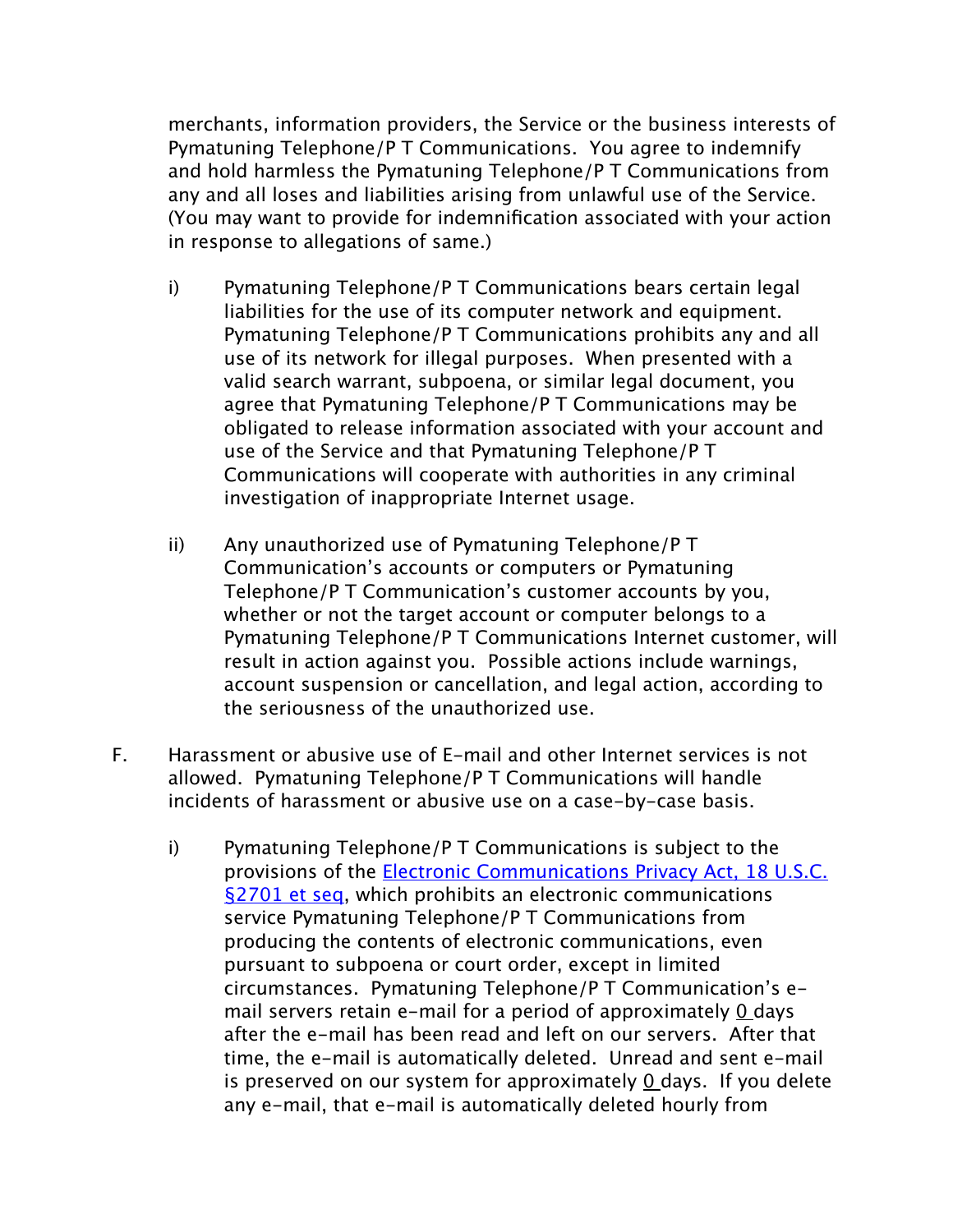Pymatuning Telephone/P T Communication's email system. You may download e-mail to your computer. Such e-mail is not preserved on Pymatuning Telephone/P T Communication's mail system.

- ii) Pymatuning Telephone/P T Communications reserves the right to request a copy of the complaint and any supporting documentation to indicate how Pymatuning Telephone/P T Communication's email address is related to the pending litigation which underlies a subpoena.
- iii) Commercial advertisements are unwelcome in most Usenet discussion groups, social media, and on most E-mailing lists. Inappropriate posting may result in account suspension or cancellation. See the newsgroup or mailing list's charter for restrictions on advertising. "Spamming," or sending a message to many different off-topic newsgroups, is not allowed. Sending a message, especially an advertisement, to more than five recipients is considered by itself spamming unless the individuals have specifically requested to be added to a mailing list on that topic. E-mail is a person-to-person medium, not a broadcast medium. Unsolicited advertisements via E-mail, or via discussion groups whose charger does not explicitly allow advertisements, are not permitted.
- iv) Electronic mail passes through multiple mail servers on the Internet as it passes from source to destination. Privacy can never be guaranteed from every possible mail server; therefore, users seeking additional privacy should use an encryption scheme to render messages unreadable by eavesdroppers. Pymatuning Telephone/P T Communications places a high value on privacy and will only examine users' E-mail when absolutely required; for example, when troubleshooting E-mail delivery problems or being served with a valid search warrant for the information.
- G. You are responsible for and must provide all necessary equipment to access Pymatuning Telephone/P T Communications Internet. You are also responsible for installation of browser software and configuration of all file servers and computer systems that are to have Internet access. Software installation and configuration is solely your own responsibility.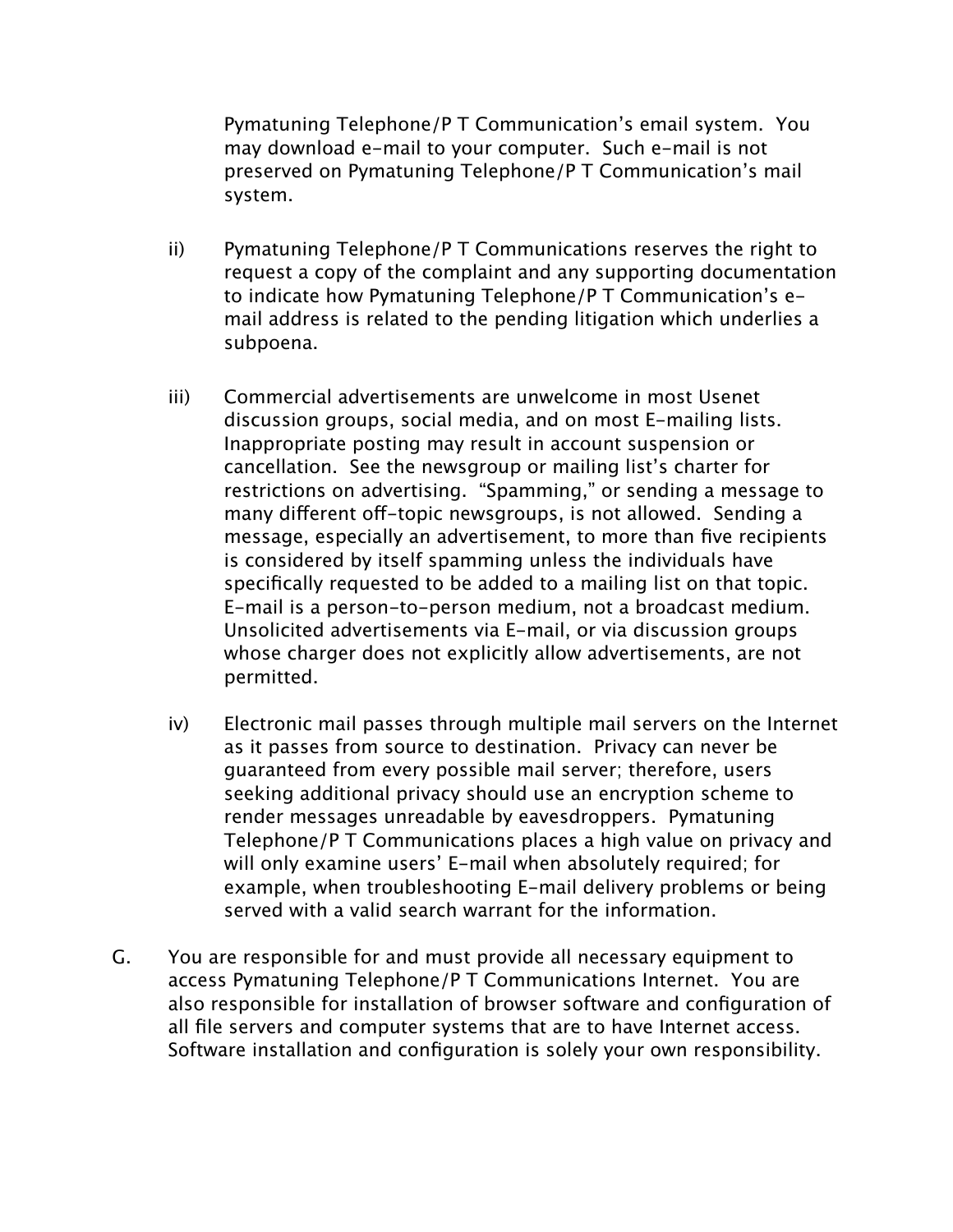- H. Unless stated otherwise via written, witnessed documentation, your account cannot be used for dedicated Internet access. Pymatuning Telephone/P T Communications reserves the right to terminate your online connection if the connection is not active.
- I. All bills are due and payable on or before the 20<sup>th</sup> of each month to avoid termination of service.
	- i) You agree to pay any monthly fees, extra time charges, and other charges incurred by you or your designated users at the rates in effect for the billing period in which those charges were incurred. You shall pay all applicable sales and use taxes relating to utilization of Pymatuning Telephone/P T Communications Internet. A reasonable fee or pecuniary penalty permitted by law will be charged for returned checks.
	- ii) You are responsible for all toll charges, including, but not limited to, those for long-distance calls required to access Pymatuning Telephone/P T Communications Internet.

## **II) Copyright and Trademarks**

- A. Except for public domain material, all material contained on the Service is copyrighted. The Pymatuning Telephone/P T Communications name and logo and all related product and service names, design marks and slogans are the trademarks, service marks or registered trademarks of Pymatuning Telephone/P T Communications. All other products and service marks contained herein are the trademarks of their respective owners. You may not reproduce or redistribute such material, in whole or in part, in any manner, without prior consent of the copyright or trademark owner, which must be via written and witnessed documentation.
	- i) You agree not to post or transmit works that are subject to another party's rights, on or through the Service, without that party's express permission. Such posting or transmitting:
		- (a) will result in termination of this Agreement; and
		- (b) may result in civil or criminal liability.
- B. Federal and state law prohibit the unauthorized use of materials that are the subject of copyright, trademarks, trade secrets and other rights of third parties. Accordingly, you may be subject to liability due to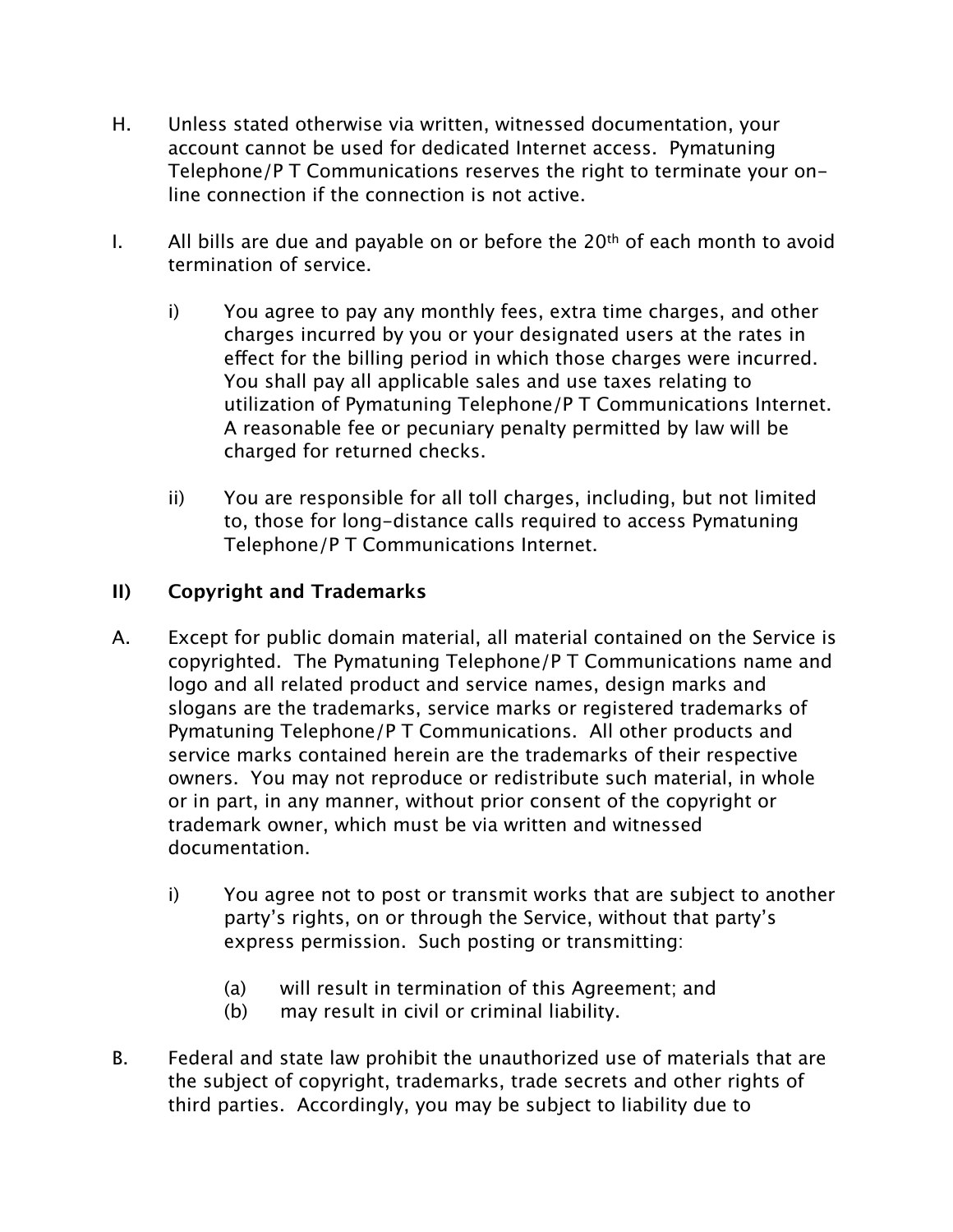uploading, downloading, or use of such materials in violation of applicable laws and regulations. Use of the Internet is solely your responsibility. To minimize potential liability, Pymatuning Telephone/P T Communications recommends that you practice common sense and net etiquette when using the Internet. Review carefully what is posted and what is uploaded or downloaded. The rules of Internet etiquette are straightforward and useful in determining what may be posted or copied.

- i) The [Digital Millennium Copyright Act](http://www.educause.edu/issues/dmca.html) clearly outlines what act(s) constitute copyright infringement, and the following link provides more information regarding copyright infringement, file sharing, and peer-to-peer technology: [\(http://www.educase.edu/issues/](http://www.educase.edu/issues/p2p.html) [p2p.html](http://www.educase.edu/issues/p2p.html)). While downloading music from peer-to-peer networks seems innocent, it is illegal, and the courts have made it clear that violators will be charged accordingly.
- ii) Use, duplication or disclosure of Software and Documentation by the Government is subject to restrictions set forth in subparagraphs (a) through (d) of the **[Commercial Computer-](http://www.arnet.gov/far/current/html/52_227.html#1046887)**[Restricted Rights clause at FAR 52.227-19](http://www.arnet.gov/far/current/html/52_227.html#1046887) when applicable, or in subparagraph (c)(1)(ii) of the Rights in Technical Data and [Computer Software clause at DFARS 252.227-7013](http://farsite.hill.af.mil/reghtml/regs/far2afmcfars/fardfars/dfars/dfars252_227.htm#P300_15683), or at 252.211-7015, and in similar clauses in the NASA FAR Supplement.
- C. Pymatuning Telephone/P T Communications is under no obligation to monitor the information residing on or transmitted to Pymatuning Telephone/P T Communications. However, anyone using this server agrees that Pymatuning Telephone/P T Communications may monitor its network or server contents periodically to (1) comply with any necessary laws, regulations or other governmental requests; and/or (2) to operate the server properly or to protect itself and its users. Pymatuning Telephone/P T Communications reserves the right to modify, reject or eliminate any information residing on or transmitted to Pymatuning Telephone/P T Communications that it, in Pymatuning Telephone/P T Communication's sole discretion, believes is unacceptable or in violation of these terms and conditions.
- D. Should any user of information on Pymatuning Telephone/P T Communications provide Pymatuning Telephone/P T Communications with information, including but not limited to feedback, data, answers, questions, comments, suggestions, plans, ideas or the like, such information shall be deemed to be nonconfidential and Pymatuning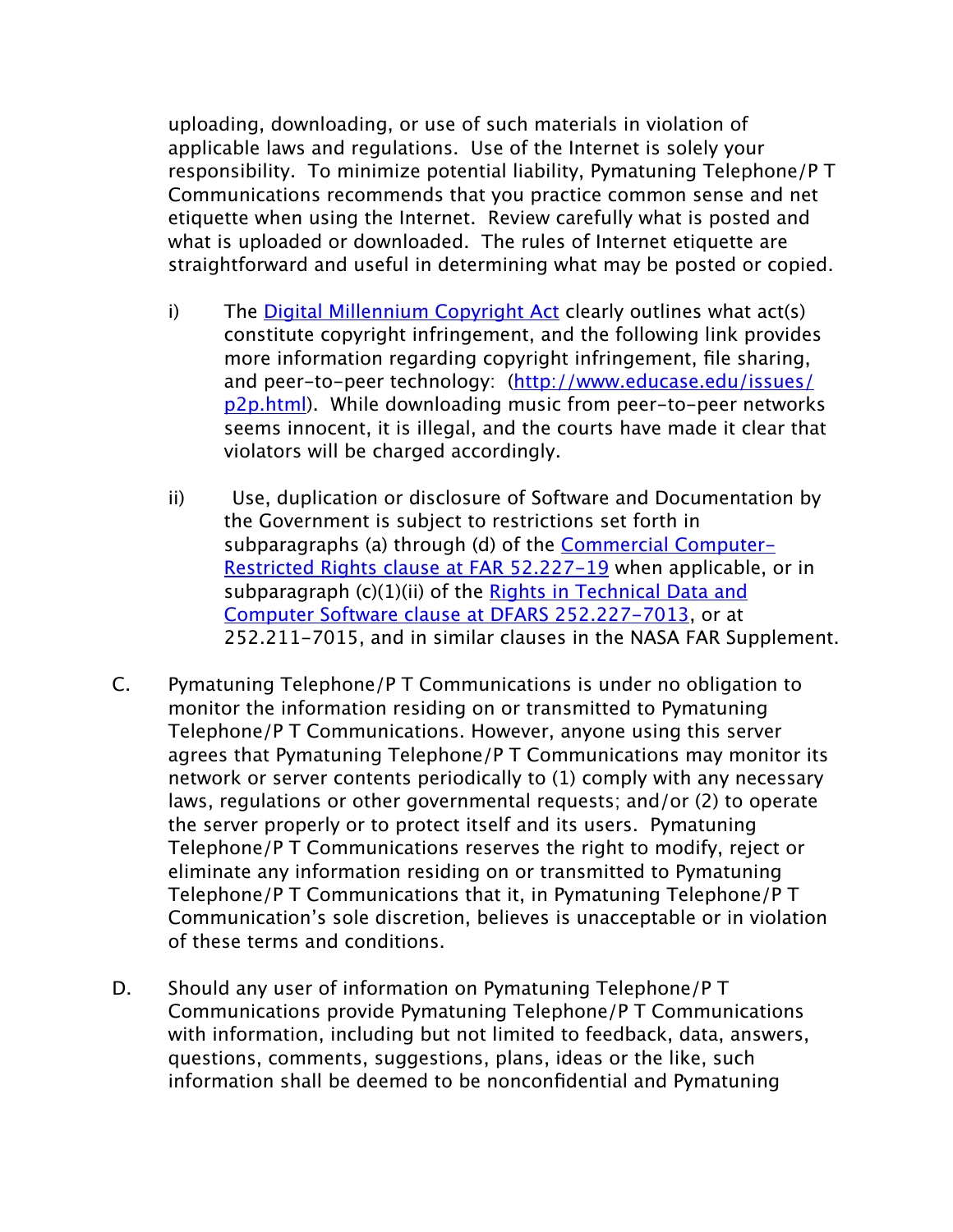Telephone/P T Communications assumes no obligation to protect such information from disclosure.

E. Reference herein to any products, services, processes, hypertext links to third parties or other information by trade name, trademark, manufacturer, supplier or otherwise does not necessarily constitute or imply its endorsement, sponsorship or recommendation by Pymatuning Telephone/P T Communications.

## **III) Warranty**

- A. YOU ACKNOWLEDGE AND CONSENT THAT PYMATUNING TELEPHONE/P T COMMUNICATIONS EXERCISES NO CONTROL OR CENSORSHIP OF THIRD PART CONTENT. USE OF ANY INFORMATION OBTAINED VIA THE SERVICE IS AT YOUR OWN RISK. PARENTS SHOULD TAKE NECESSARY PRECAUTIONS TO MONITOR AND SUPERVISE THE USE OF THE SERVICE BY MINORS.
- B. PYMATUNING TELEPHONE/P T COMMUNICATIONS EXPRESSLY DISCLAIMS AND IN NO EVENT SHALL BE LIABLE FOR ANY SPECIAL, INDIRECT, OR CONSEQUENTIAL DAMAGES OR ANY DAMAGES WHATSOEVER RESULTING FROM, BUT NOT LIMITED TO: (1) LOSS OF USE, DATA OR PROFITS; (2) LOSS OF HARDWARE OR SOFTWARE; (3) ACCESS DELAYS OR ACCESS INTERRUPTIONS; (4) COMPUTER VIRUSES OR OTHER HARMFUL COMPONENTS; (5) DATA NONDELIVERY OR DATA MISDELIVERY; (6) NEGLIGENT ACTS AND/OR OMISSIONS OF PYMATUNING TELEPHONE/P T COMMUNICATIONS OR PYMATUNING TELEPHONE/P T COMMUNICATION'S'S AFFILIATED COMPANIES; (7) ERRORS, OMISSIONS, OR MISSTATEMENTS IN ANY AND ALL INFORMATION, GOODS, OR SERVICES OBTAINED ON OR THROUGH THE SERVICE; AND (8) ACTS OF GOD, WHETHER IN AN ACTION OF CONTRACT, NEGLIGENCE OR OTHER TORTUOUS ACTION, ARISING OUT OF OR IN CONNECTION WITH THE USE OR PERFORMANCE OF THE INFORMATION ON PYMATUNING TELEPHONE/P T COMMUNICATIONS INTERNET OR THE INTERNET GENERALLY.
- C. PYMATUNING TELEPHONE/P T COMMUNICATION'S PERFORMANCE IS SUBJECT TO INTERRUPTION AND DELAY DUE TO CAUSES BEYOND ITS REASONABLE CONTROL, SUCH AS: ACTS OF GOD; ACTS OF ANY GOVERNMENT; WAR OR OTHER HOSTILITY; CIVIL DISORDER; THE WEATHER; FIRE; EXPLOSION; POWER FAILURE; EQUIPMENT FAILURE; INDUSTRIAL OR LABOR DISPUTES; INABILITY TO OBTAIN NECESSARY